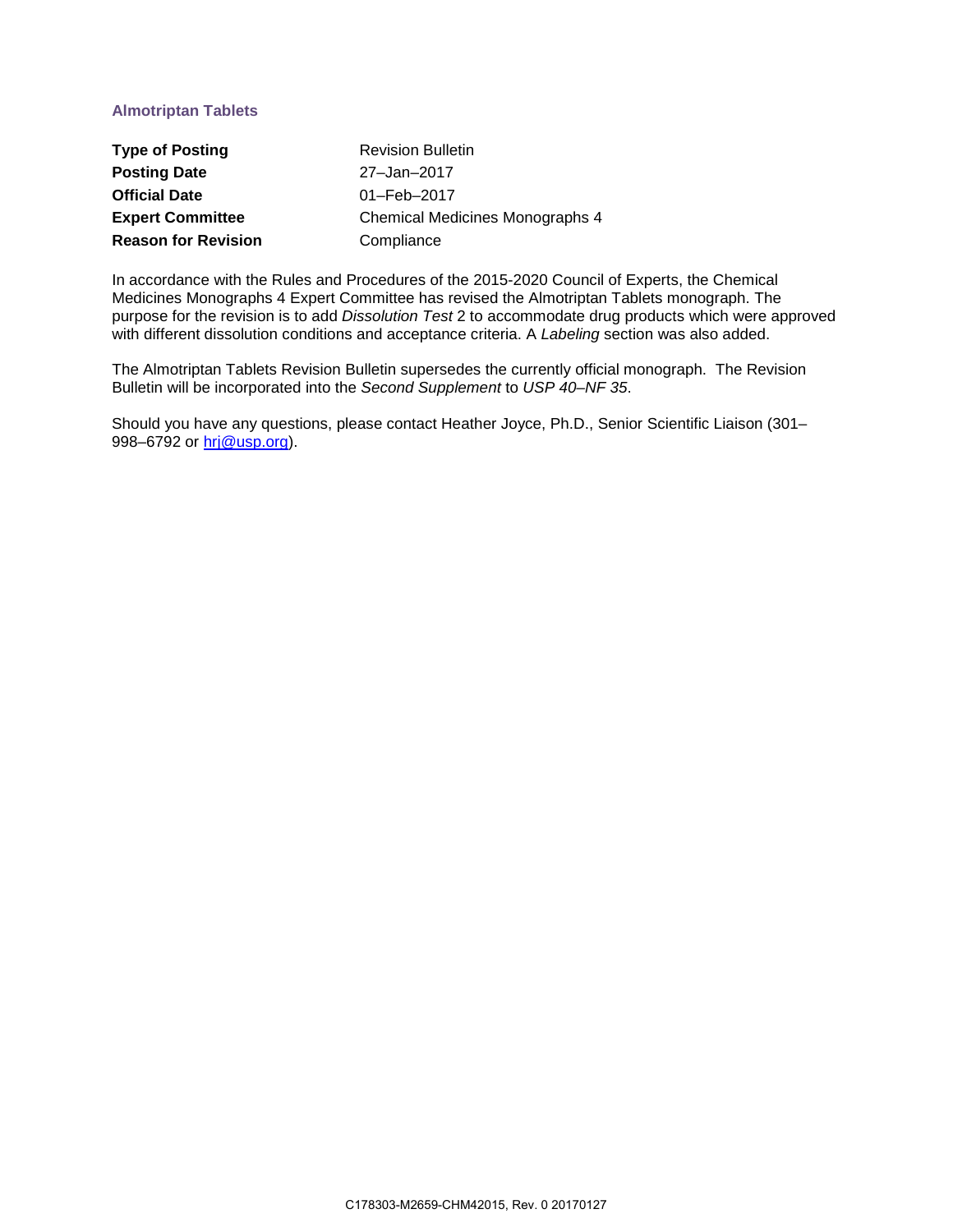**DEFINITION**<br>
Almotriptan Tablets contain an amount of almotriptan mal-<br>
ate (C<sub>17</sub>H<sub>25</sub>N<sub>3</sub>O<sub>2</sub>S · C<sub>4</sub>H<sub>6</sub>O<sub>5</sub>) equivalent to NLT 90.0% and<br>
NMT 110.0% of the labeled amount of almotriptan<br>
(C<sub>17</sub>H<sub>25</sub>N<sub>3</sub>O<sub>2</sub>S) in the

## Result = (*<sup>r</sup>U*/*<sup>r</sup>S*) × (*CS*/*CU*) × (*Mr1*/*Mr2*) ×<sup>100</sup> **IDENTIFICATION**

- A. INFRARED ABSORPTION (197F)
	- **Sample:** Sonicate 5 powdered Tablets in 25 mL of<br>
	sample: Sonicate 5 powdered Tablets in 25 mL of methylene<br>
	chords, and discard the organic phase. Add another<br>
	chords, and discard the organic layer. Dry with anhydrous o
	-
- **B.** The retention time of the major peak of the *Sample solution* corresponds to that of the *Standard solution*, as obtained in the *Assay*.

## **ASSAY**

### • PROCEDURE

- Protect samples, the Reference Standards, and solutions containing them from light.
- containing them from light. **<sup>D</sup>ISSOLUTION** 〈**711**〉 **Buffer:** Add 10 mL of triethylamine to every 1000 mL **•.Test 1**•and to the oriental Adjust with phosphoric<br>acid to a pH of 6.0.<br>Mobile phase: Acetonitrile and *Buffer* (10:90) Time: 15 min

- **Standard solution:** 0.5 mg/mL of USP Almotriptan<br>
Malate RS in *Mobile phase*. Sonication may be used to<br>
aid in dissolution.<br>
aid in dissolution.<br>
aid in dissolution.<br>
aid in dissolution.
- System suitability stock solution: 0.1 mg/mL each of Sample solution: Pass a portion of the solution under USP Almotriptan Related Compound B RS, USP Almo-<br>USP Almotriptan Related Compound C RS, and USP Almotriptan Instrum Related Compound D RS in methanol. Sonication may **Mode:** UV<br>be used to aid in dissolution. **Mode:** Analytical v
- be used to aid in dissolution. **Analytical wavelength System suitability solution:** 0.001 mg/mL each of USP **For Tablets labeled to contain 6.25 mg:** 228 nm Almotriptan Related Compound B RS, USP Almotriptan **For Tablets labeled to contain 12.5 mg:** 284 nm Related Compound C RS, and USP Almotriptan Related **Blank:** *Medium*
- Compound D RS prepared from the *System suitability*<br>stock solution in *Standard solution*<br>**Sample solution:** Nominally 0.5 mg/mL of almotriptan<br>from Tablets prepared as follows. Transfer NLT 8 Tab-<br>lets into a suitable v  $\Sigma$  the flask volume of *Mobile phase*. Sonicate for NLT 10 min, and dilute with *Mobile phase* to volume. Stir for 30 min, and centrifuge. Pass a portion of the superna-<br>  $A_U$  = absorbance of the *Sample solution*<br>  $A_S$  = absorbance of the *Standard solution* tant through a suitable filter of 0.45-µm pore size. Use  $A_5$ <br>the filtrate.  $C_5$

**Chromatographic system**<br>
(See Chromatographic system Suitability.)<br>
(See Chromatography (621), System Suitability.)<br>
(Label claim (mg/Tablet) (See Chromatography  $\langle 621 \rangle$ , System Suitability.) **Mode:** LC **Mode:** LC *V* = volume of *Medium,* 900 mL

- **Column temperature: 40°**<br>**Flow rate: 0.55 mL/min**
- 
- 
- *solution* **Medium:** 0.1 N hydrochloric acid; 900 mL
- [NOTE—See *Table 1* for the relative retention times.] **Apparatus 2:** 50 rpm **Suitability requirements**<br>**Resolution:** NLT 1.5 between almotriptan related **Standard stock solution:** 0.425 mg/mL of USP Almo-
- compound C and almotriptan peaks, *System suitabil-* ty solution

**Tailing factor:** NMT 3.0, *Standard solution* **Almotriptan Tablets Relative standard deviation:** NMT 2.0%, *Standard* **Almotriptan Tablets** *solution*

$$
Result = (rU/rS) \times (CS/CU) \times (Mr1/Mr2) \times 100
$$

- 
- 
- 
- 
- 
- 

## **PERFORMANCE TESTS**

### **Change to read:**

- -
	-
	-
	-
	-
	-
	-
	- -

$$
Result = (A_U/A_S) \times (C_S/L) \times V \times (M_{r1}/M_{r2}) \times 100
$$

- 
- 
- the filtrate. **C**<sub>S</sub> = concentration of USP Almotriptan Malate RS in
	-
	-
	-
- **Detector:** UV 210 nm *Mr1* = molecular weight of almotriptan, 335.46 **Column:** 2.1-mm × 10-cm; 1.8-µm packing L1 *M*<sub>*r2*</sub> = molecular weight of almotriptan, 335.46<br> **Column:** 2.1-mm × 10-cm; 1.8-µm packing L1 *M*<sub>*r2*</sub> = molecular weight of almotriptan malate,<br> **Column temperature:** 40°

**Folerances:** NLT 80% (Q) of the labeled amount of

- **Injection volume:**  $3 \mu L$ <br>**Injection volume:**  $3 \mu L$ <br>**System suitability almotriptan** (C<sub>17</sub>H<sub>25</sub>N<sub>3</sub>O<sub>2</sub>S) is dissolved. **System suitability**<br> **System suitability**<br> **Samples:** Standard solution and System suitability **Fig. 1.** Indeeling indicates that it meets USP Dissolution Test **Samples:** *Standard solution* and *System suitability* labeling indicates that it meets USP *Dissolution Test 2.*
	-
	-
	-
	- **Resolution:** NLT 1.5 between almotriptan related **Standard stock solution:** 0.425 mg/mL of USP Almo-<br>compound C and almotriptan peaks, *System suitabil-* triptan Malate RS, equivalent to 0.30 mg/mL of almo*ity solution* triptan, in water